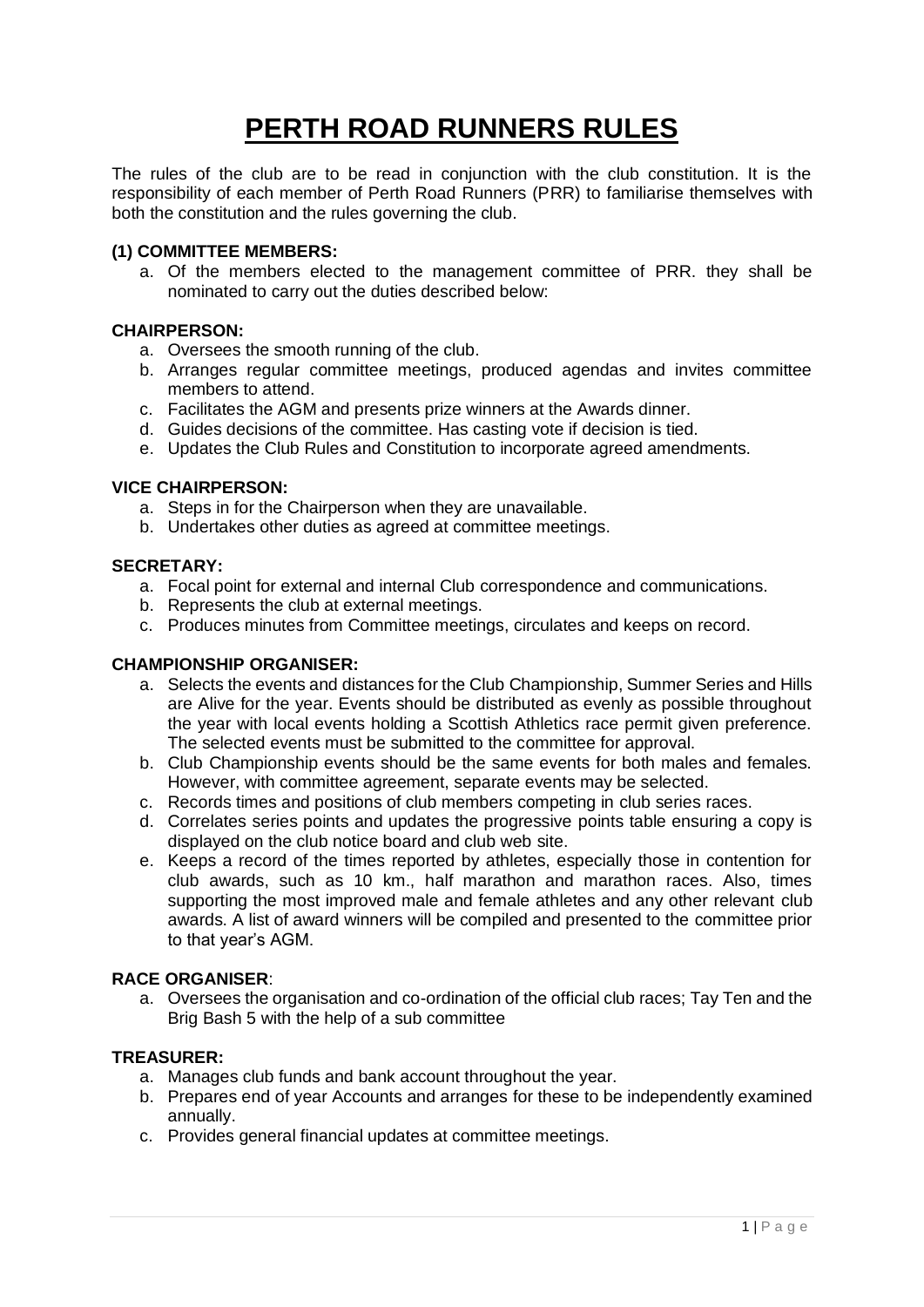## **WEB SITE ORGANISER:**

- a. Maintains and regularly updates the club web site.
- b. Ensures that information is well presented, updated and relevant.
- c. Promotes the use of the Forum.
- d. Keeps club records of runners' best times.

## **WELFARE OFFICER**

a. Main point of contact for any members who have concerns relating to club activities or if they wish to raise a grievance

## **CLOTHING OFFICER**

- a. Co-ordinates the ordering and distribution of official club clothing
- b. Liaises with clothing supplier and decides on design of official clothing and merchandise

## **MEMBERSHIP COORDINATOR**

- a. Maintain up-to-date membership list (including leavers)
- b. Set up membership renewals, including reminders
- c. Point of contact for any membership queries

#### **\* Committee Members will also take on additional duties as agreed.**

## **(2) MEMBERSHIP & AGE CATEGORIES**

- a. Membership shall be in accordance with the PRR. constitution.
- b. Age categories shall be in accordance with the rules of the national bodies governing Scottish and UK Athletics.
- c. Club members must be **18** years old and over. Runners under 18 years can run with the club, but they must be supervised by the person bringing them to the club throughout their run.
- d. Age categories for the club Championship, such as Veterans and Super Veterans for the year, will be determined by the age of the competing athlete on the day of the first event of the Championship. E.g. If someone is a Vet on the day of the first race they will considered a Vet for the remainder of the Championship , Summer Series and other age related trophies.
- e. The Club Championship races should be planned to avoid conflict with the Summer Series though a clashing race can be put in later in the series at the committee's discretion.
- f. The individual event trophy winners will be awarded by their age on the day of the race. To assist the committee, members should advise when they will be changing categories in the forthcoming year
- g. Athletes must be fully paid members of the club before being eligible to "win" any club event or to be awarded points in relation to club events.

# **(3) THE CLUB CHAMPIONSHIP**

- a. The Club Championship will consist of ten pre-determined race events. The ten events will be nominated at the start of each year by the Championship Organiser and approved by the committee. The events must be announced 3 weeks prior to the date of the first event.
- b. To receive a Club Championship medal, you need to complete 7 out of 10 nominated Championship races or 6 of the nominated races plus a marathon. However to compete for 1st, 2nd or 3rd place in the Club Championship, you need to do at least 7 out of 10 nominated Championship races plus a marathon.
- c. The marathon shall be of the athlete's own choosing and consist of any worldwide marathon, including one which is part of a triathlon, and must be properly accredited with verifiable results. The athlete must report their official race finishing time to the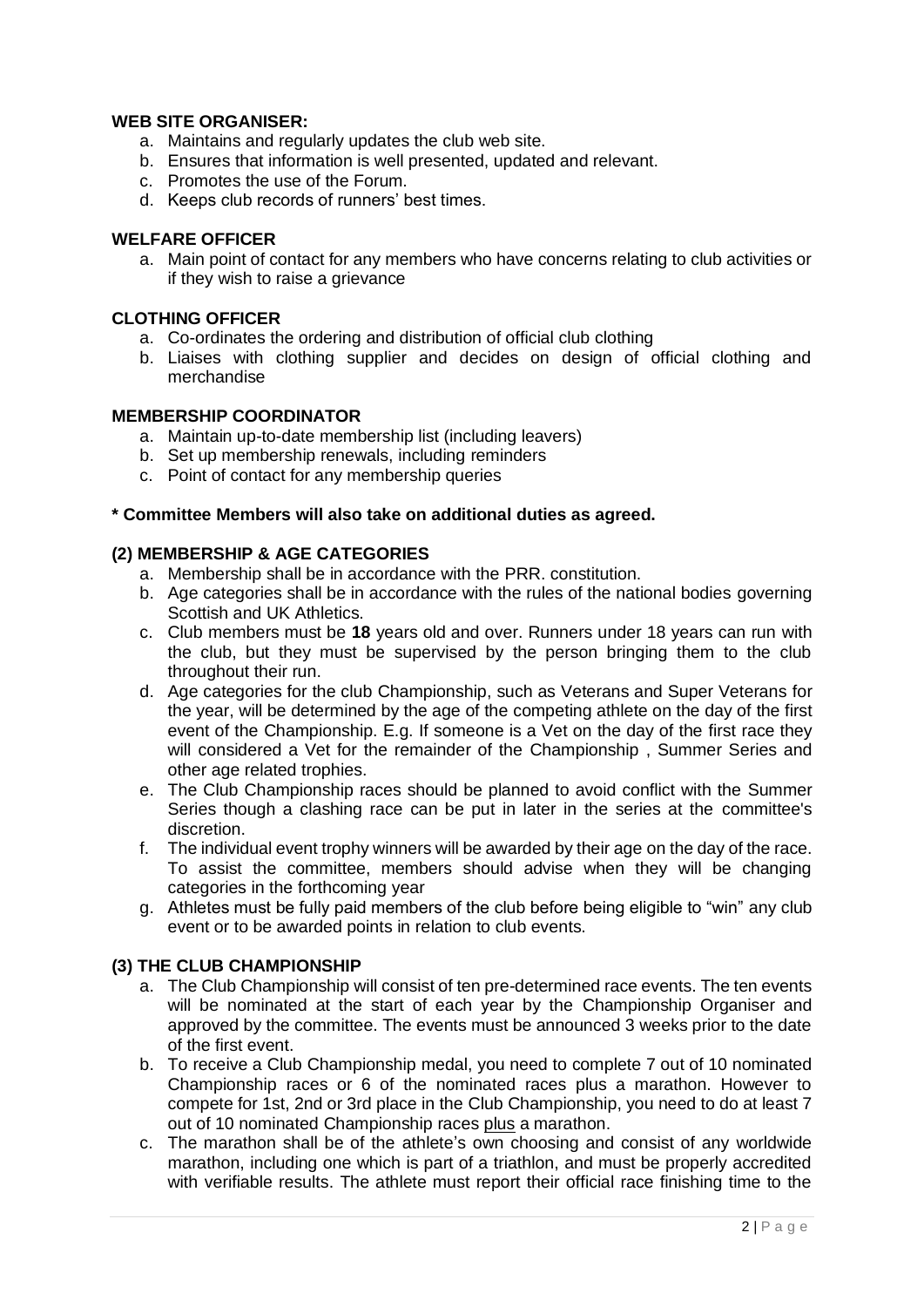club's Championship Organiser, who will, at the end of the season, allocate the Championship points in accordance with race times. In the event of an athlete competing in several eligible marathons in the one year, their fastest time will count. The season is deemed to end at the end of the calendar year, ie December 31<sup>st</sup>.

- d. An interim Championship race list can be put forward in the situation where the race event dates cannot be confirmed. However, the confirmed date of such events must be announced as soon as it becomes available.
- e. Two reserve Championship races will be announced in conjunction with the Championship events: i.e. race A and race B.
- f. If the date of any Championship race changes or ceases to exist, that event will be eliminated from the Championship series and replaced by a reserve race, first race A.
- g. When the two reserve races have been included in the Championship and subsequent races are eliminated, the total number of Championship races will be reduced.
- h. Members, who fail to wear club apparel (official club running vest, crop top or green T shirt with club name on the back) during Championship races (including the marathon) will not be included in the allocation of Championship points for event. New members may be exempt if no apparel is available in time for their first race.
- i. Anyone running a marathon whilst raising money for a charity and wishes to wear the vest/colours of this charity, they may still be awarded points if they seek prior approval from the Championship Organiser at least 48 hours prior to the marathon taking place.
- j. An event deemed a Championship event shall remain as such even if no eligible members enter that event.
- k. Where chip time and gun time are made available on the official race results, gun time will be used in determining the allocation of Championship points.
- l. Club organised events, e.g. Brig Bash 5, cannot be included in the Championship or Summer Series race list unless they have been specifically created for that purpose. E.g. certain time trials.
- m. A separate Championship points system shall exist for PRR male and female members.
- n. Points shall be awarded from **100** (including the marathon). First placed male/female collects 100 points, with the following places allocated points in descending order, i.e. second place 99 points etc.
- o. In the event of members finishing equally, they will be awarded the same number of points consisting of their combined points totalled and divided by the number of equal finishers.
- p. Transfer of numbers between runners is against Scottish Athletics rules unless the organisers of the race have been informed and the place has been transferred officially. The club cannot condone unofficial transfers or award points where members do not follow the organiser's procedure, and the committee reserves the right to deem infringements as misconduct where appropriate.
- q. In the event of a tie for placings in the Championship, the committee will agree how prizes will be allocated.

# **(4) SUMMER SERIES**

- a. Established to promote race events in Perthshire, Events can be either hill or road running events. All must be local races whenever possible. As of 2021, the Summer Series may also increasingly utilise GPS-facilitated time trials, and PRR-organised races.
- b. There will be a minimum of 5 and a maximum of 10 races in the series.
- c. Events will be selected by the Championship Organiser or another member nominated by the committee.
- d. Summer Series events must be announced 3 weeks prior to the first race.
- *e.* The Summer Series will be concentrated over three summer months (though can extend beyond that to accommodate interesting local races that would enhance the series - at the committee's discretion*).*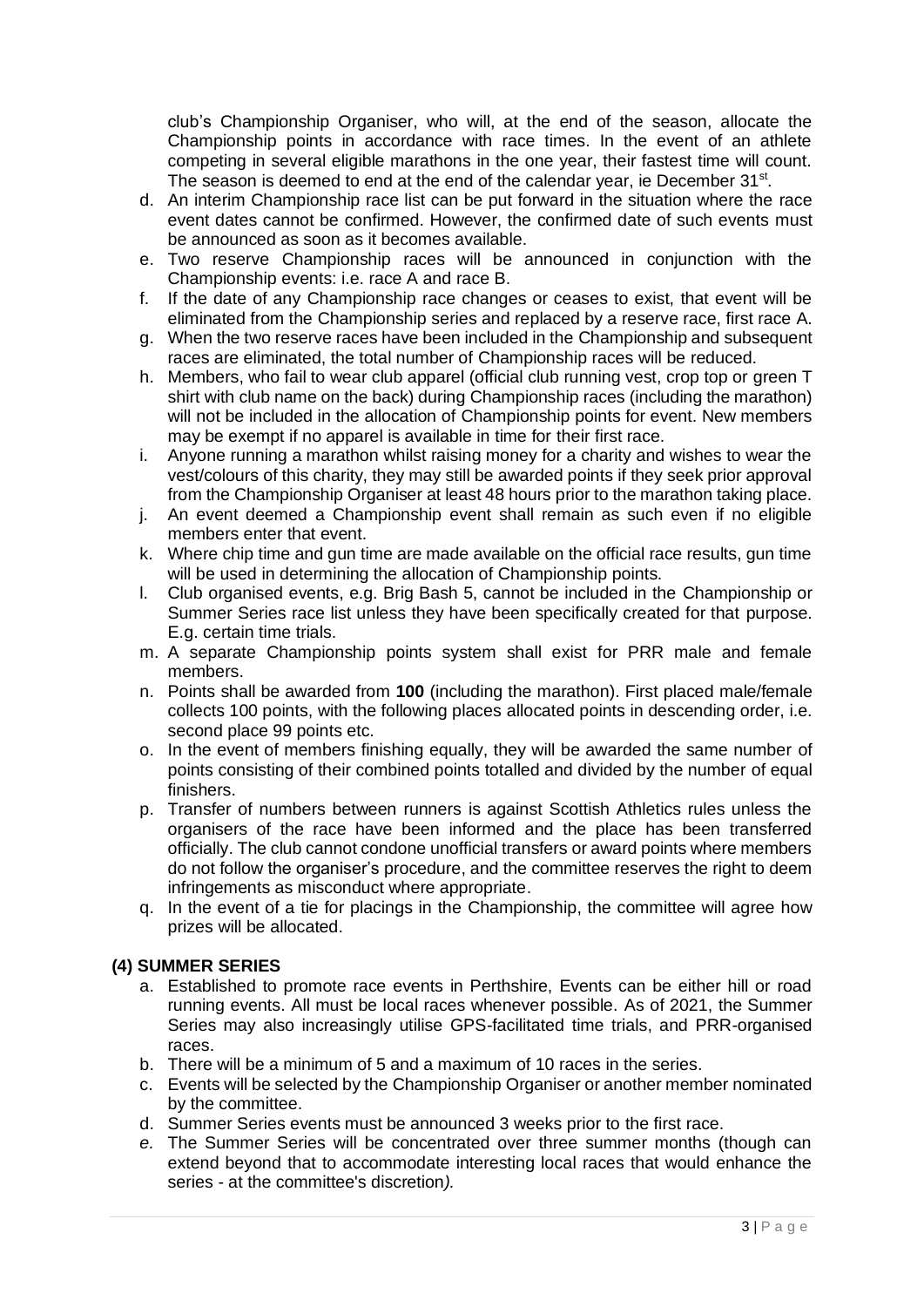- f. Summer Series events shall not be the same as another club series event.
- g. If any of the Summer Series races clash with another Club series event, they are not to be eliminated from the series. It is up to individual members to decide which event they support.
- h. If the date of the selected event alters, it shall not be eliminated from the series unless it conflicts with another Summer Series event.
- i. If the selected race is cancelled, where possible it shall be replaced by another Perthshire event. However, if no other Perthshire races are scheduled, events within Tayside/North Fife can be considered to make up the minimum 5 events. The replacement race must be announced 2 weeks prior to that event.
- j. There will be a separate points systems for male and female runners.
- k. Members must wear official club apparel to be eligible for points. New members may be exempt if no apparel is available in time for their first race.
- l. A maximum of **50** points is allocated to the winner of each race, with subsequent placings in descending order.
- m. Summer Series points allocation will be the responsibility of the Championship Organiser or another nominated member.
- n. Points from all but one of the Summer Series races will be counted for each member. ie if the series consists of 6 races and a member completes all 6, their points total will be calculated from their 5 best races.
- o. The winner will be the member with the most points accumulated at the end of the series.
- p. In the event of a tie for placings in the Summer Series, the committee will agree how prizes will be allocated.
- q. A medal (or similar award) will be created and awarded to those who complete every race, and to the  $1<sup>st</sup>$ ,  $2<sup>nd</sup>$  and  $3<sup>rd</sup>$  place finishers.

# **(5) THE HILLS ARE ALIVE**

- a. Established to recognise and promote hill racing within the club. Local races will be included whenever possible, ideally with a mix of weekends and weeknights.
- b. There will be a minimum of 5 and a maximum of 10 races in the series.
- c. Events will be selected by the Championship Organiser or another member nominated by the committee.
- d. Hills are Alive events must be announced 3 weeks prior to the first race.
- *e.* The Hills are Alive series will be held over the hill running season, ideally with one race per month (although this can be varied to accommodate interesting races that would enhance the series, at the committee's discretion)*.*
- f. Hills are Alive events shall not be the same as another club series event.
- g. If any of the Hills are Alive races clash with another Club series event they are not to be eliminated from the series. It is up to individual members to decide which event they support.
- h. If the date of the selected event alters, it shall not be eliminated from the series unless it conflicts with another Hills are Alive event.
- i. If the selected race is cancelled, where possible it shall be replaced by another event at the discretion of the committee who must ensure the series meets the minimum 5 events. Any replacement race must be announced 2 weeks prior to that event.
- j. There will be separate points systems for male and female runners.
- k. Members must wear official club apparel to be eligible for points. New members may be exempt if no apparel is available in time for their first race.
- l. A maximum of **100** points is allocated to the winner of each race, with subsequent placings in descending order as follows:

100/80/70/62/55/50/45/40/35/30/25/20/18/16/14/12/10/9/8/7/6/5/4/3/2/1.

m. Hills are Alive points allocation will be the responsibility of the Championship Organiser or another nominated member.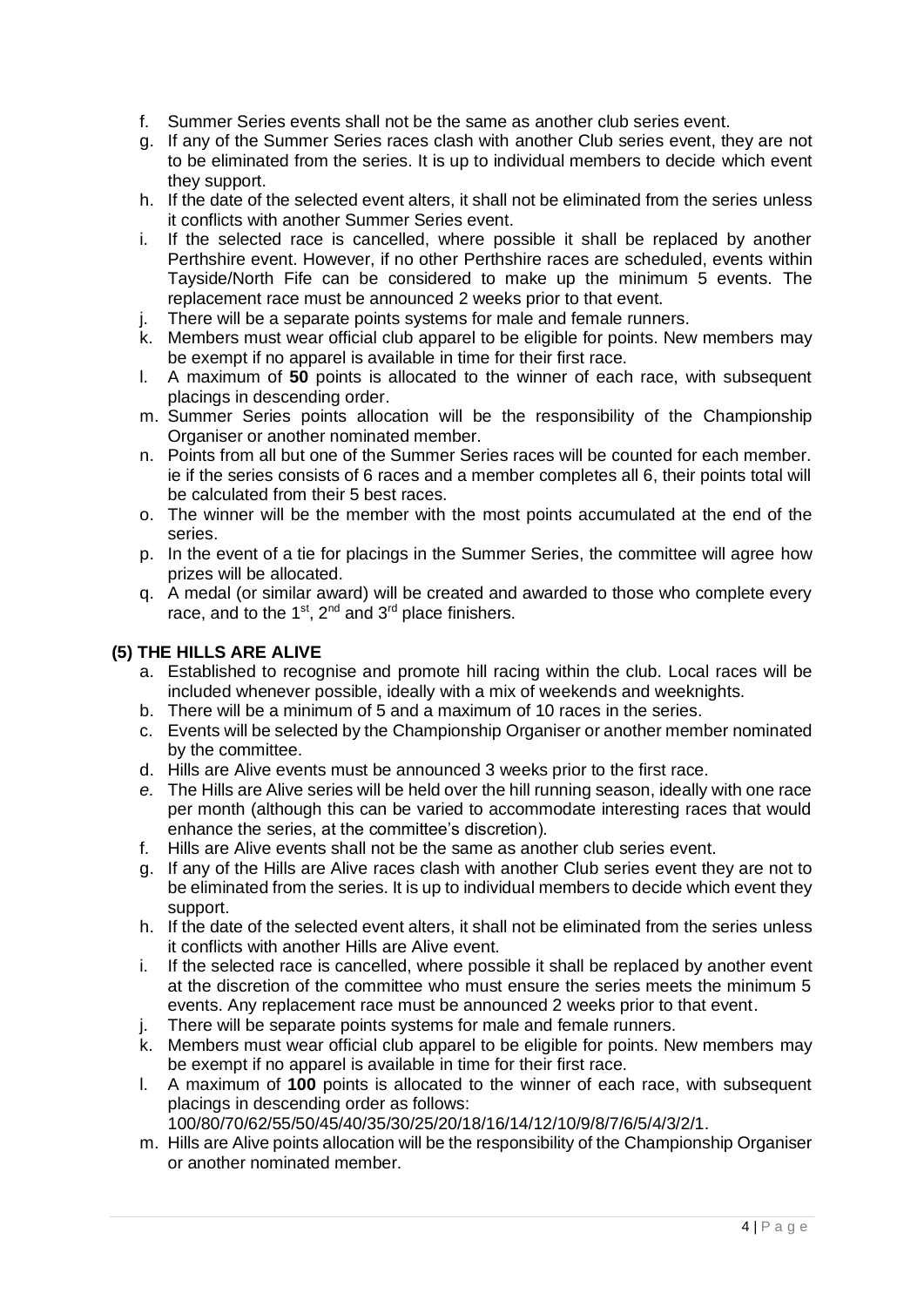- n. The winner will be the member with the most points accumulated at the end of the series. There is no requirement to have run all races to be placed in the top 3.
- o. In the event of a tie for placings the committee will agree how prizes will be allocated.
- **p.** A medal will be created and awarded to those who complete every race, and to the 1<sup>st</sup>, 2<sup>nd</sup> and 3<sup>rd</sup> place finishers.

# **(6) CLUB HILL RACE**

- a. The club hill race will be incorporated with the locally-run Kinnoull Hill Race. In the event this race does not take place, an appropriate replacement will be decided on by the committee and communicated to members a minimum of 3 weeks prior to the race.
- b. The Hill Race trophies will be awarded to the first male and female to finish the event under the race rules.

# **(7) LONDON MARATHON CLUB BALLOT**

- a. The "guaranteed club entry/ies" for the London Marathon shall be put to a club ballot amongst qualifying club members.
- b. Any club member interested in running the London Marathon must submit their name to the Club Secretary by the nominated date announced by the committee.
- c. Any club member interested in being entered in to the London Marathon club ballot, must have been a fully paid-up member of the club since 1<sup>st</sup> March of that year and have paid for the following year's membership prior to the day of the AGM in the year the ballot is carried out.
- d. Any club member interested in being entered in to the London Marathon club ballot, must have entered and been rejected from that years official London Marathon ballot.
- e. If a club member meets the qualifying criteria to be entered in to the London Marathon club ballot and was unsuccessful in the previous year's London Marathon club ballot, they will receive double the entries they received in the previous year.
	- a. 1 qualifying year = Their name will be entered once in to the London Marathon club ballot
	- b. 2 qualifying years = Their name will be entered twice in to the London Marathon club ballot
	- c. 3 qualifying years  $=$  Their name will be entered four times in to the London Marathon club ballot
- f. The club members entries will continue to double each year until they either gain a London Marathon club ballot place, or they fail to meet the qualifying criteria.
- g. If a member gains a London Marathon club ballot place, they will not be eligible to enter the following years London Marathon club ballot.
- h. If insufficient names are put forward for the London Marathon club ballot, then the ballot will be opened to all club members.

# **(8) EDINBURGH MARATHON & SCOTTISH HALF MARATHON (+ OTHER BALLOTS)**

- a. A member applying for a guaranteed club entry ballot place, must have full paid-up membership of the club by **March 1st** in the year that any ballot is carried out.
- b. A ballot shall be held of members wishing to participate in either the Edinburgh Marathon or the Scottish Half Marathon (or other future race ballots.)
- c. Members must declare which event (or both) they wish to participate in.
- d. If a member is successful in a club ballot place for any of the balloted races (London, Edinburgh or the Scottish Half) in either the previous year or the current year, they will only be included in any of the ballots if not enough applicants come forward.
- e. If a member receives a ballot entry but does not use this and does not advise the committee so that it can be re-allocated in time, that member will not be eligible to receive a ballot place the following year.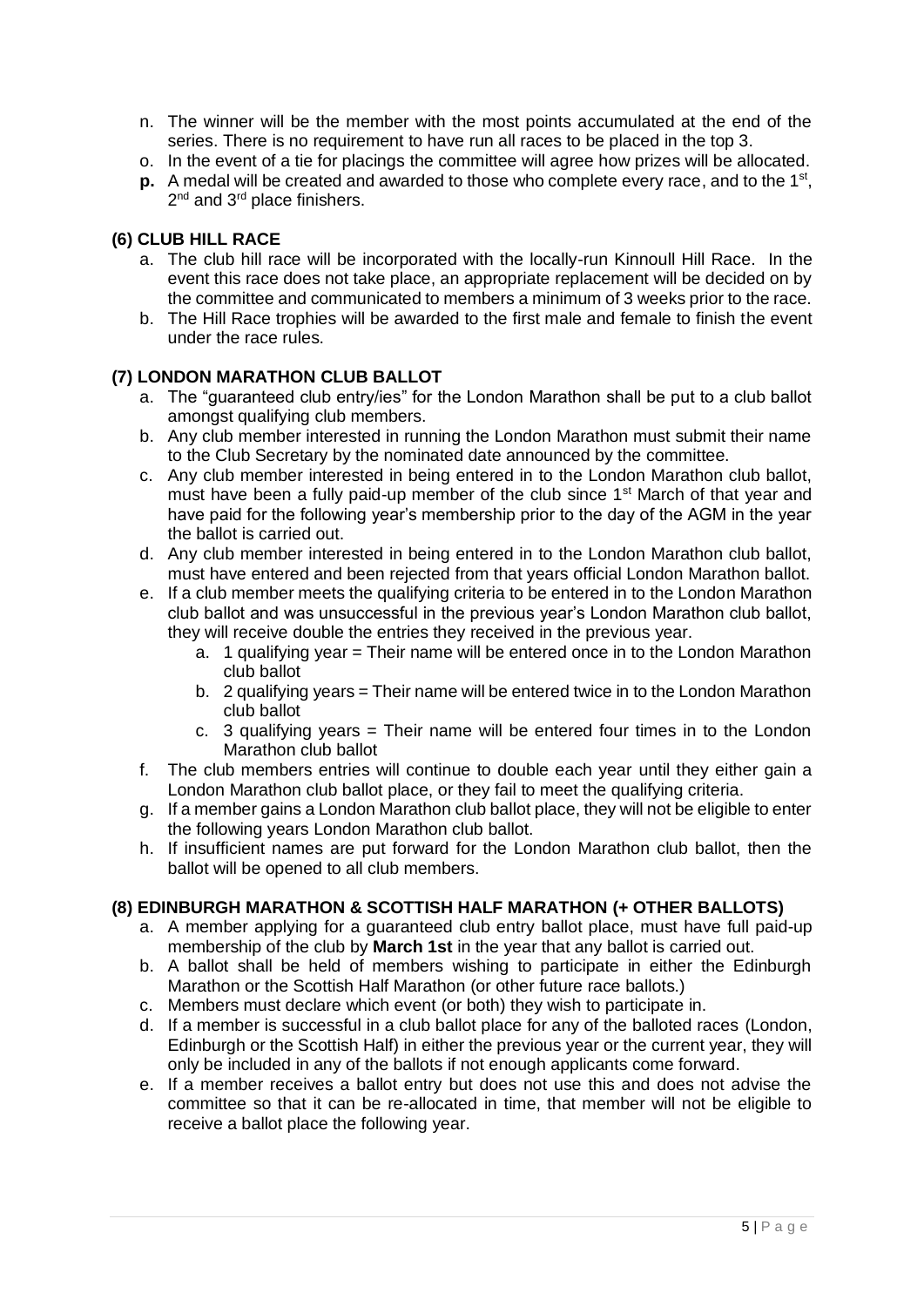# **(9) CLUB TROPHIES AND PRESENTATION OF AWARDS**

- a. The club will hold an appropriate function early in the year where presentation of trophies and awards for the previous year's events will be made.
- b. Club Championship trophies are to be awarded to the male and female who have gained the most points under the club Championship race rules. Second and third placed members will be awarded a Championship memento. In addition, members who complete 7 out of the 10 Championship races (or 6 out of 10 plus any qualifying marathon) will be awarded a Club Championship medal.
- c. In the event of a Veteran, Super Veteran or Vintage Veteran runner winning the Open/overall Championship trophy, they shall be awarded **both** the trophy for the Open category **and** also the age category trophy. This diverges from previous practice where the age category trophy 'passed down' to the next-fastest age category athlete.
- d. Trophies relating to distance events for Open, Veterans and Super Veterans male/female, ie 10K, half marathon and marathon, will be awarded to the member who has recorded the fastest finishing time in the appropriate event. These events can be outwith the club Championship, being national or international events. However, the race must be conducted under the rules of the Scottish or UK national bodies governing athletics, or, in the event of international races, under the appropriate federation rules of that country. Athletes must report their official finishing times to the Championship Organiser following the event to be in contention for the award.
- e. In the event of a Veteran or Super Veteran runner winning the Open/overall 10K, half marathon or marathon trophy, they shall be awarded **both** the trophy for the Open category **and** also the age category trophy. This diverges from previous practice where the age category trophy was 'passed down' to the next-fastest age category athlete.
- f. Duathlon trophies will be awarded to the fastest male and female finisher of the club's nominated duathlon event. The course for both the men's and ladies' duathlon shall be at the discretion of the committee.
- g. The most Improved Mens and Ladies' trophies will be awarded to the members who have shown the greatest improvement in their times or achievements during the year or compared with the previous year. Members will be nominated and voted for by the committee and the winner announced at that year's AGM. Athletes who feel they are in contention for this award must ensure their results are reported to the Championship Organiser following each race.
- h. The Club Personality of the Year award shall be voted on by club members. The award shall be presented to the member who, in their opinion, has contributed the most to the club in the areas of commitment, endeavour, participation and involvement, plus any other qualities considered relevant in upholding the spirit of PRR. The Personality of the Year award will be announced at the AGM.
- i. To be eligible for a club award or a club record, the runner must have entered the relevant race as a member of PRR.
- j. Honorary Membership will be considered at the discretion of the Committee. Candidates will be long standing members who have made a significant contribution to the club. Honorary membership will only be awarded to members retiring from competitive running to support their continued club involvement.

#### **(10) CROSS COUNTRY**

a. The Club strongly supports the participation of members in the national and regional leagues and championships of the Scottish cross-country racing calendar. From the 2019/20 season onward, a medal will be awarded to any member of the club competing in 4 (four) of the 7 following races:

- East League Championships;
- East League races (normally three of these);
- National Short Course Championships;
- National Relay Championships; and
- National Championships.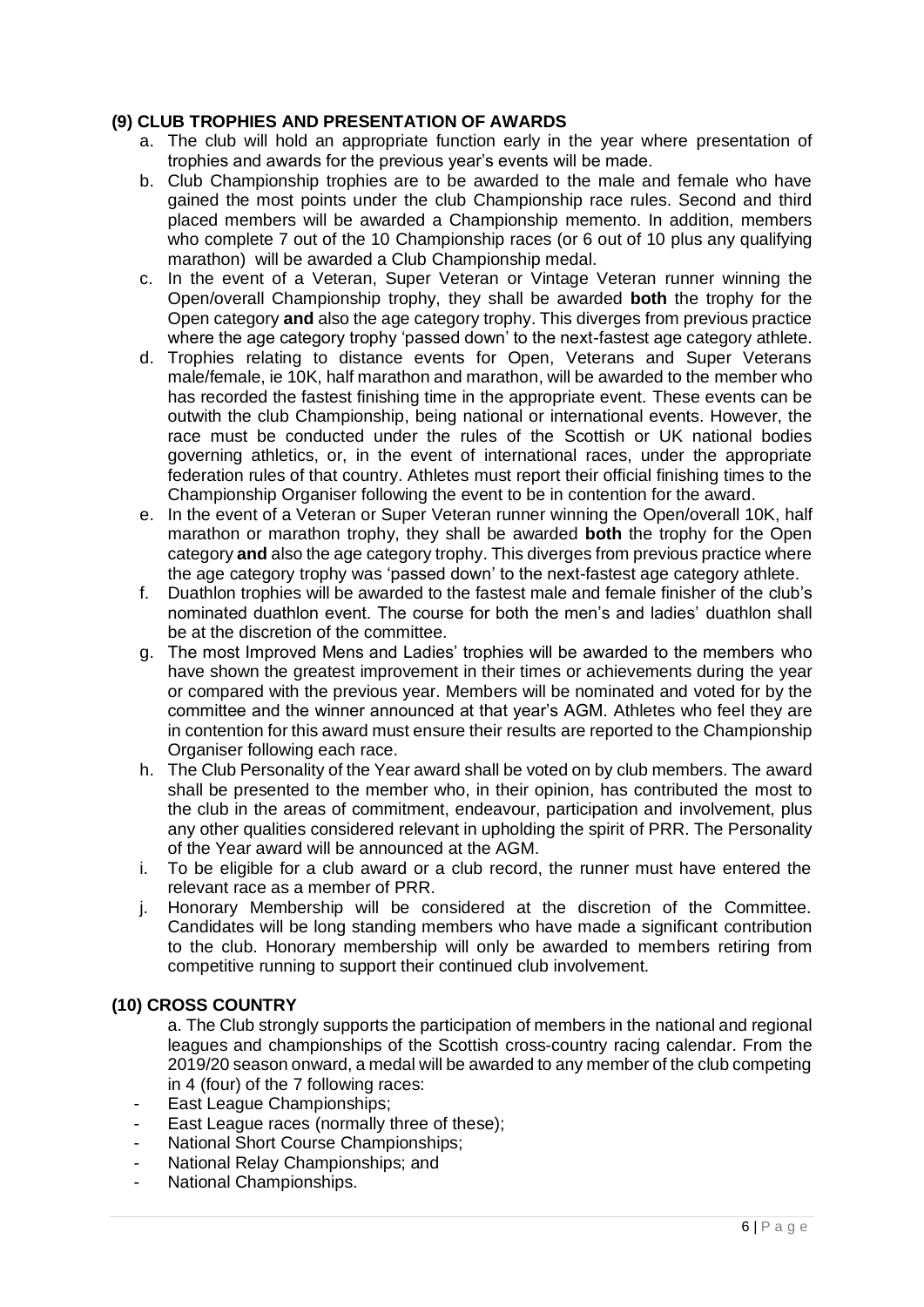# **(11) CLUB SOCIAL EVENTS**

a. From time to time throughout the year, the committee shall organise social functions which members will be invited to attend.

# **(12) CONDUCT**

a. Any member guilty of misconduct (i.e. behaviour contrary to the Club Rules or the standard set by the Scottish Athletics Codes of Conduct) may be cautioned once or expelled from the Club by a majority decision of the Committee. In the situation where a member who has already been cautioned once for misconduct, and is found guilty of a second case of misconduct, then they will be expelled from the club by a majority decision of the Committee. Any person expelled will have the right of appeal to the Committee within fourteen days. The Committee members are subject to the same disciplinary measures as all other members. In the event of a dismissal, all awards and trophies which are the property of Perth Road Runners will be returned to the club immediately.

## **(13) DISCRIMINATION AND HARASSMENT**

- a. Perth Road Runners has adopted Scottish Athletics Welfare Policy and procedures as part of the Club Rules. Copies of these Policies and Procedures can be found at www.scottishathletics.org.uk. In line with these Policies and Procedures, there must be no unfair discrimination on the grounds of gender, marital status, race, ethnic origin, sexual orientation, disability, age or religious belief.
- b. Members have the right to train in an environment free from humiliation, or behaviour that creates feelings of unease or distress such as sexist, racist or sectarian language, unwelcome remarks or touching, physical violence or the threat of physical violence.
- c. The Club will not permit or condone any form of harassment or bullying, whether at the Club, races, via the internet or at any other times. Any member who commits a serious violation of this policy will be asked to resign from the Club, although we accept that sometimes harassment can happen unintentionally and this will be dealt with appropriately.
- d. Every member has the right to complain about breaches of the above policy. Complaints will be dealt with seriously, confidentially and quickly. In the first instance, complaints should be directed to the Chairperson, Secretary or Welfare Officer.
- e. Definition: Discrimination comprises a wide range of unacceptable physical, verbal or non-verbal behaviour that affects other people`s dignity. Behaviour is unacceptable if it is unwanted, unreasonable and causes offence to the recipient or if it creates an intimidating, hostile or humiliating environment, whether orally or via the Club Forum/internet.
- f. Definition: Bullying comprises a wide range of behaviours, and can take the form of, physical, verbal and emotional or involve online conduct which is unwanted and uninvited.
- g. Some online behaviour is illegal. If an individual sends, posts or forwards indecent, racist, sectarian, threatening or inflammatory comments or photographs, they may be committing an offence and may be subject to prosecution.

#### **(14) MEMBERS RIGHT OF APPEAL**

a. Members protesting or lodging an appeal must do so in writing, outlining their grievance. This will then be discussed at the next scheduled committee meeting. If this is not appropriate due to time constraints, then an extra-ordinary meeting will be called.

# **(15) AMENDMENTS TO THE RULES**

a. Amendments to the club rules will be at the discretion of the committee who will put amendments to the members where necessary.